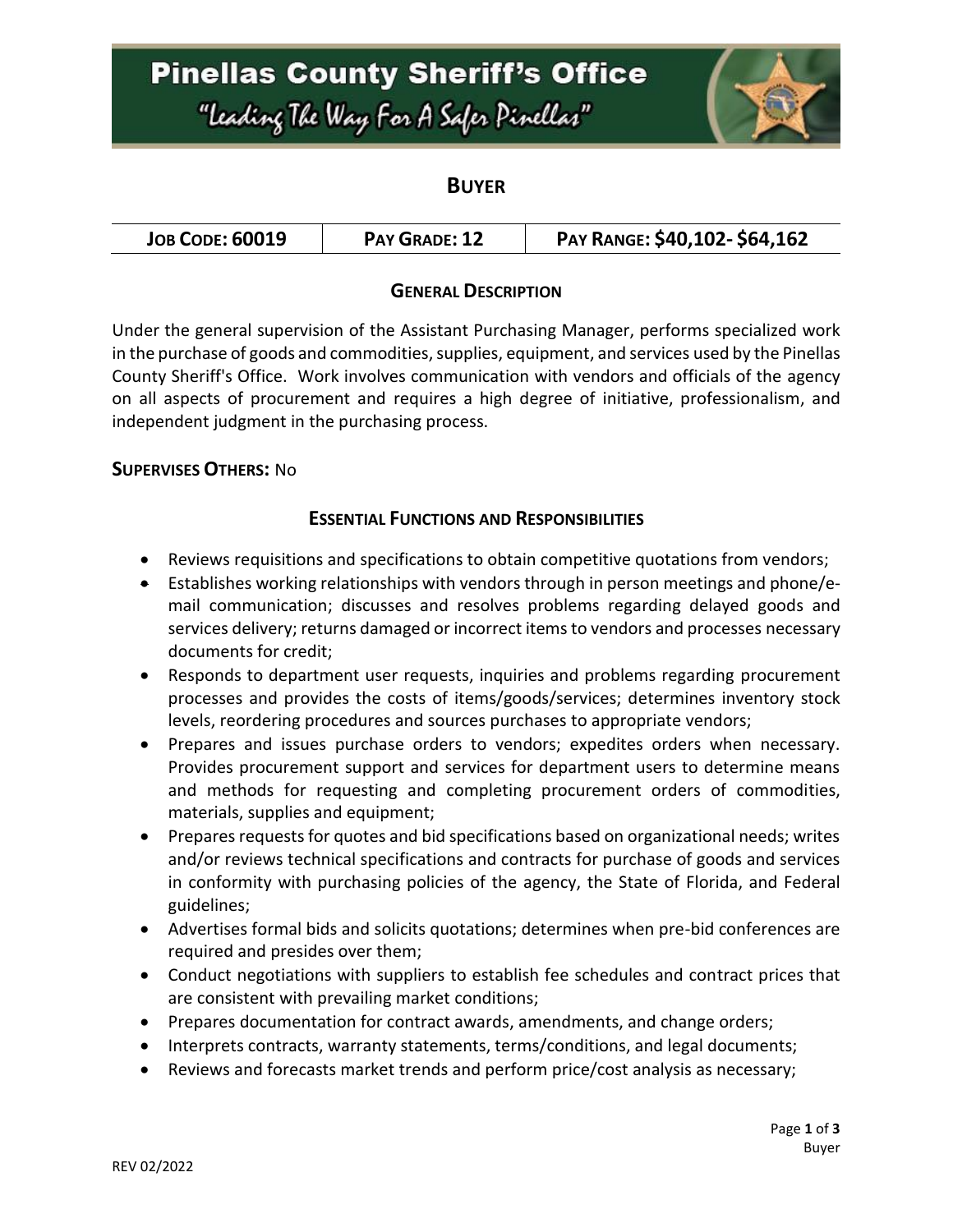

- Reviews historical data for each assigned commodity class and develops a plan to provide advantageous prices and expeditious delivery through an effective balance of term contracts, blanket purchase orders and open market purchases;
- Survey markets to determine best source, new sources, market conditions and trends.
- Implements and establishes training programs pertaining to procurement related functions and applications;
- Participates in Sheriff's Office recruitment and community relations activities as directed.

Regular and reliable attendance is required as an essential function of the position.

This position is considered essential and, in the event of an emergency or natural disaster, will be required to report to work.

This list is not intended to be all-inclusive and you may not be responsible for every item listed. The employer reserves the right to assign additional functions and responsibilities as necessary.

#### **QUALIFICATIONS**

- Graduation from an accredited college or university with an Associate's Degree in Business Administration, Supply Chain Management, Public Administration, or related field AND four (4) years' related experience in large scale buying
- Or equivalent combination of education and experience
- Must possess a valid Florida driver's license
- Consideration for this position requires a credit check